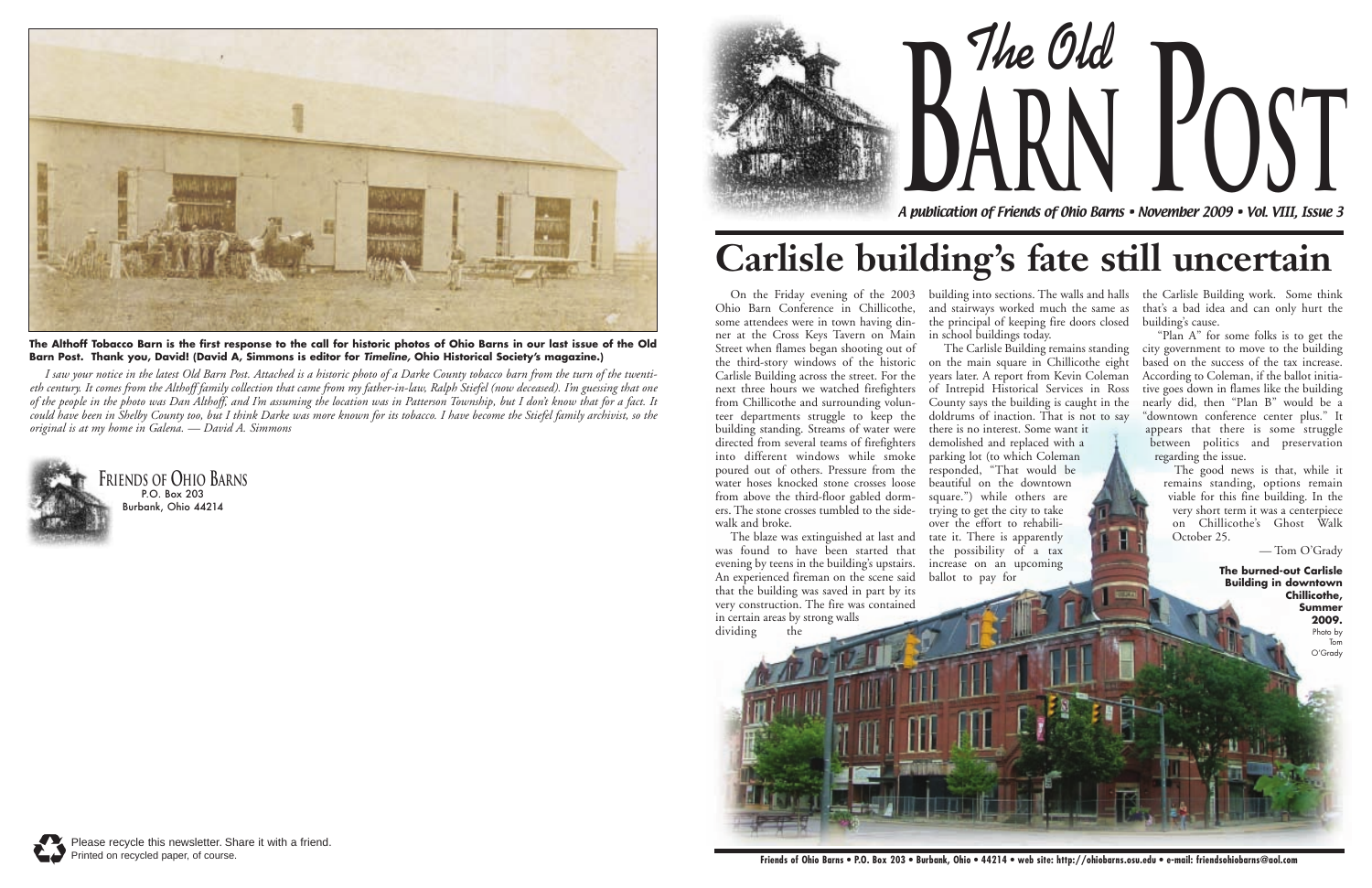The cool fall breezes are upon us, after a beautiful summer. And what a summer it has been! Members and volunteers have devoted time and energy advancing the cause of awareness and stewardship for our beloved barns across the state and beyond.

Some examples …

the National Barn Alliance and the Timber Framers Guild as a possible addition to their programs—high praise indeed for Paul and his efforts! After a recent visit to the Malabar Heritage Festival, Paul and his volunteers will wind down the touring season with a stop at the Algonquin Mill Fall festival. Many thanks for all you do, Paul!

Paul Knoebel and his mini-barn exhibit have been all over Ohio as well as Kentucky and New York. It is certainly this organization's best exhibit for young people, the future stewards for Ohio Barns. The mini-barn concept is being reviewed by

Members Rudy Christian, Brian Beals, and recent Barn of the Year award recipient Ed Martinek participated in a video segment for Our Ohio Magazine discussing Ohio's Historic Barns. Much time, effort, and video footage went into the final seven-minute product, and while it was a very nice piece about Ohio's barns, it was unfortunate that no information was given to the viewer about barn organizations for stewardship help. Special thanks to Brian for driving the videographer around to some beautiful examples of Ohio's best!

Work continues on the barn survey program, thanks to the efforts of Rudy, Carson Christian, and Laura Saeger. The survey form is being field-tested and the descriptive booklet is nearing completion. Some digital cameras are being purchased for volunteers to use during their fall surveys in Wayne County. All the above aids will greatly enhance our abilities to provide reliable, standardized data to input for future researchers. This is a very important project for not only our organization but hopefully for other barn associations as well.

Another update note: The Upper Arlington barn project is rapidly picking up steam and looking to become a reality! Parks director Tim Moloney and FOB members Dan Troth, Rudy Christian, and myself have been discussing the layout and best use of the original 20-by-30 barn frame, dismantled and stored for restoration. The barn will be part of a beautiful new park on the north end of Upper Arlington, complete with a small amphitheater, reflecting pond, and four-season meeting facility, also to be timber framed. We are hoping to get the Timber Framers Guild involved in the restoration of the original frame and well as the raising of both frames. If things progress as we hope, we may even begin the restoration project next year sometime. I will be sure and keep you all posted!

Finally, I would like to again express my gratitude for the effort of our board members and volunteers. You are what makes Friends of Ohio Barns one of the most active barn groups in the country and a model that other organizations look at. Not bad for a ten-year-old non-profit!

| <b>Friends of Ohio Barns</b>                                                          |                                                                                              |                                                                                    |
|---------------------------------------------------------------------------------------|----------------------------------------------------------------------------------------------|------------------------------------------------------------------------------------|
| <b>Board of Directors</b>                                                             |                                                                                              |                                                                                    |
| President<br><b>Ric Beck</b>                                                          | <b>Delaware County</b>                                                                       | $(614) 738 - 4302$                                                                 |
| <b>Vice President</b><br>Vacant                                                       |                                                                                              |                                                                                    |
| Secretary<br>Sarah Woodall<br><b>Treasurer</b>                                        | <b>Trumbull County</b>                                                                       | $(330) 856 - 9053$                                                                 |
| Laura Saeger                                                                          | <b>Wayne County</b>                                                                          | $(330) 624 - 7282$                                                                 |
| Membership<br>Dan Troth                                                               | <b>Delaware County</b>                                                                       | $(740)$ 549-1774                                                                   |
| Newsletter<br>Tom O'Grady                                                             | <b>Athens County</b>                                                                         | $(740)$ 593-7552                                                                   |
| <b>Board Members</b><br>Rudy Christian<br>Gary Clower<br>Paul Knoebel<br>Larry Sulzer | <b>Wayne County</b><br><b>Trumbull County</b><br><b>Stark County</b><br><b>Summit County</b> | $(330)$ $624 - 7282$<br>$(330)$ 394-2613<br>$(330) 882 - 5027$<br>$(330)$ 657-2135 |



#### **Barn endowment**

During our spring barn conference member meeting, we talked about establishing an endowment fund to raise money to support our barn programs. We talked about using our own money to finance these projects, in part because of a lack of funding available from state and national government initiatives.

At our annual meeting on March 29, 2008 the membership agreed to set aside \$5,000 from the Friends bank account and dedicate that amount toward building the Friends of Ohio Barns Endowment Fund. It takes \$10,000 to establish this fund with Communities Inc. (part of the Columbus Foundation). They will manage the initial investment and future donations while allowing us to withdraw funds for our various projects as needed. Once the fund is established, donations can also be made directly through the Columbus Foundation website, which will help create a greater awareness of our efforts and grow the return on the investment.

To kick off the fall campaign, let's work to build a barn endowment fund. We will have different donation levels:

Brace donation - \$10

- Girts & siding donation \$20 Sills & summer beams donation - \$40
- Post donation \$60
- Plates & purlins donation \$80
- Queen post donation \$100
- King post donation \$250
- Cupola donation \$500 and above

Of course, Friends of Ohio Barns will gladly accept any donation to the fund. Simply write a check to the Friends of Ohio Barns "Build a Barn Endowment Fund," P.O. Box 203, Burbank, Ohio 44214. Or donate online through our secure Friends website: http://ohiobarns.osu.edu

Thanks for all your help!

#### *Advancing the cause*

Saturday, September 19 was a beautiful early fall day to spend with some great friends at a spectacular place for this year's Friends of Ohio Barns picnic. Bill Fling, barn of the year winner for adaptive re-use, provided the site for the picnic, and what a site it was! Gorgeous rolling hills greeted us as we traveled Ohio's scenic rural byways through Highland County south of Hillsboro to the Fling Family Farm.

Bill and Linda warmly greeted us and provided chairs, tables, grill, and table servings for the thirty-plus visitors to this fourth-generation farm. After a delicious potluck lunch with pork and chicken provided by the local meat market, we were treated to a wagon ride tour of the Fling grounds. Bill showed us the beautiful outdoor setups for wedding ceremonies and their bed and breakfast, where guests can enjoy a view of some ten miles across Highland County.

The highlight of the tour was of course the early 1900s barn, where our festivities began. We had our usual discussions regard-

ing its construction style, add-ons, repairs, and the like while completely enjoying the farm memorabilia adorning the inside. It was easy to see that Bill and his family enjoyed entertaining, and they did a marvelous job of adapting their barn for its new life. After lunch, Bill and Raymond Friend provided us with a mini barn tour of the area, starting with a stop to Jay Jones's timber frame home. Jay had dismantled a few barns and a schoolhouse to salvage timbers and build this 1,500-square-foot home. Next we walked around a crazy trussed four-bay barn with joinery that is easier seen than described. One of the king posts was split at the bottom of the post approximately five feet vertically. The post was then spread to fit over a diminished housing on the tie beam, then pegged and bolted. Through tenons in the tie beams were wedged at the posts, and some repair pieces had come from an old covered bridge. Our final stop was a barn typical to the area, a double cribbed



We discovered and relayed to Jay that he had quite a collection of interesting pieces for his handsome home, including a swing beam and several scribed rafters and beams.

> log barn, but this was a working barn that housed pigs. It was in terrific shape with cantilever beams running perpendicular at the ends to support the hip roof and shed additions, something not usually seen. The late afternoon light coming through the barn presented us with beautiful colors and yet another opportunity to reflect and appreciate the beauty of Ohio's barns.

> Bill hosts many events at his farm, not limited to weddings. Please check out his website www.FlingBarn.com for everything they have to offer, including some terrific live music by local and regional bands. Many thanks to Bill for allowing us to visit and learn more about this beautiful part of the state.

> > —Ric Beck

# **Fling farm hosts fall picnic**



**Above: Members take time to review the Fling barn's joinery details. Below: Bill Fling gives a wagon tour of his beautiful farmstead.**

#### **Save the date**

**2010 Ohio Barn Conference; April 23-24, Arden Shisler Conference Center, Wooster Ohio.**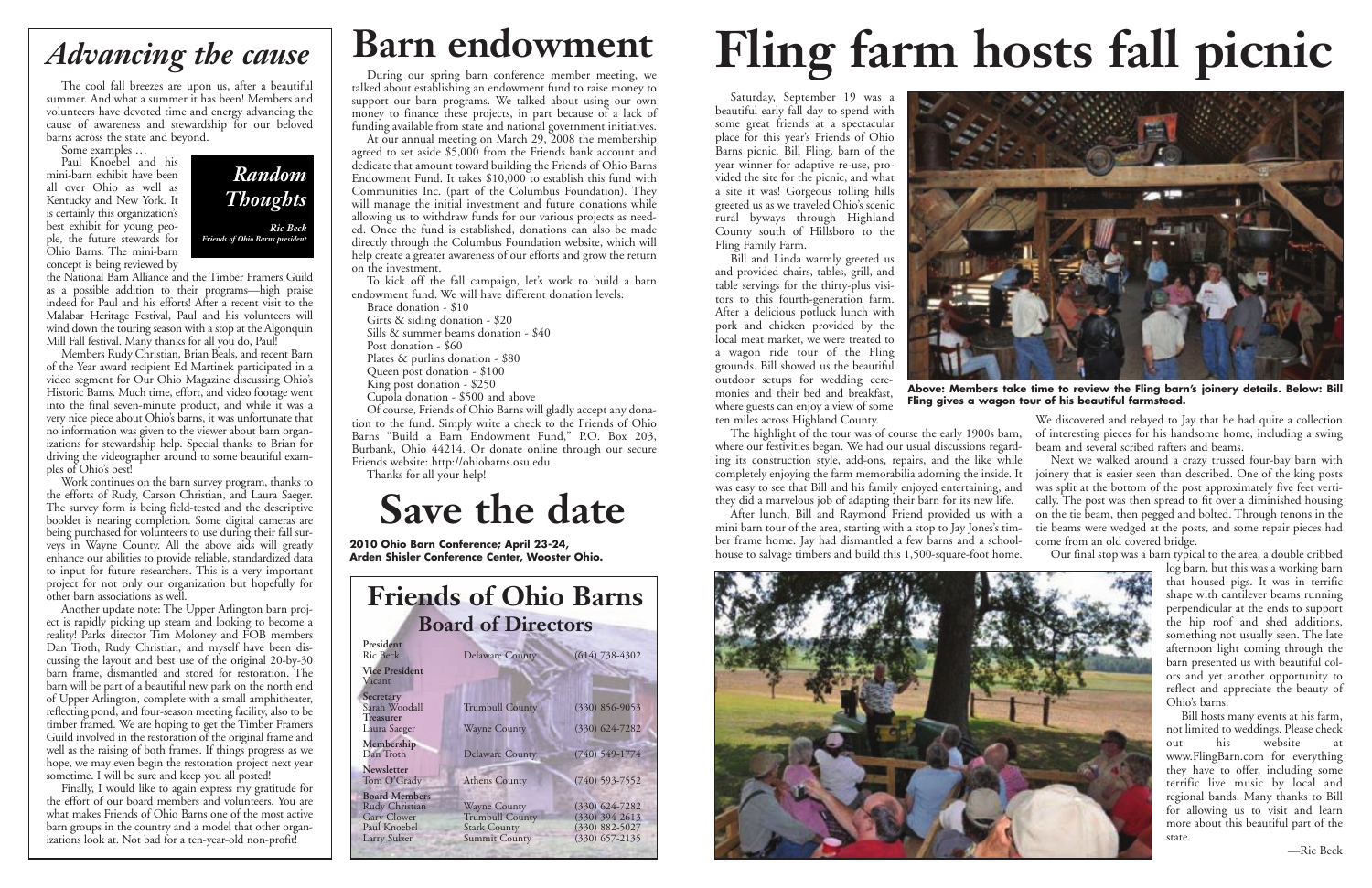our friend Chuck Whitney passed away this past summer. We all know he loved barns and traveled throughout Ohio consulting with barn owners over the years as to how they might best preserve their barns. Several of us had the opportunity to meet Chuck and experience his warmth and enthusiasm as he spoke of his barn adventures and discoveries. But most of us know little more than that.

How does one begin to summarize a Farm and Dairy. man's life, his work, his passion, and his legacy? How did Chuck develop his passion for barns? What is his story? It is not within my ing lambs, matpoor powers to encapsulate his ninety years into two pages of our newsletter, but let me trimming, here attempt to point out some of the noteworthy events that came to pass along the way. I wish he were here to answer my questions and edit this, and I ask his and his loved ones' forgiveness for all the inaccuracies and for sanitary reaomissions that are certain to occur as I attempt to summarize his life in two pages ing the males). and a few photos.

As most of you reading this now know, age of six, Chuck even helped his relatives Farm Equipment Association, which evolved build a log cabin from trees felled on the into the Ohio Farm and Power Equipment property on Higgins Lake in the center of Association, where he helped design and pass Michigan.

Chuck liked to say he missed being born of his father's big in a barn by about 180 feet on his family farm in Washtenaw County, Michigan, in 1918. It was the end of WWI, and Woodrow Wilson was our president. Farming methods were evolving rapidly, with many companies competing for bigger and better ways to build your barn, raise your livestock, and grow your crops. There were 186 different tractor manufacturers. But as a young boy in the 1920s he remembers the "good old days" of "drawing hay" on hot summer days, which he recounted in his publication "The Barn Consultant." Percheron horses, not a tractor, pulled the hay wagon to the field where the hay had been mowed with a horse-drawn mower and raked into windrows with a horse-drawn dump rake. Using three-tined hayforks, Chuck helped load the "doodles or cocks of hay" up onto the wagon. Horses pulled the wagon from the fields to the barn, where the driver guided the team onto the barn floor and centered the wagon beneath the hay track and its hay carrier, whose forks were carefully dropped over the load, which was pulled by ropes and pulleys and a wellmannered horse up toward the ridge of the barn and then over to the lofts, where it was released into the mows.

How many men are alive today who experienced the heat, sights, sounds, smells, and good hard work of those days? At the ripe old

farm, and Chuck recalled his experiences in "Behind the Barn," a column he wrote for He wrote of shearing, delivering the ewes, foot drenching, tagging, and docking lambs (removing tails sons and castrat-He spoke fondly gray geldings, King, Billy, and Old Jen, who did much of the work on the farm, and he told of milking cows and delivering calves.

Farm life was hard but rewarding, and it got into your blood and defined you, so it was understandably difficult for Chuck to recall the tragedy of their barn burning and the fight to save it and the animals when he was just eleven years old. "The devastation and heartbreak of a burning barn is known only to those who have experienced such tragedy. For days, the smoldering hay left a reminder of what had happened. That dreadful stench will remain in my unconscious mind forever," he wrote.

The barn was the center of activity on a Their second daughter, Lottie, was born in

Once in high school, he became the Michigan State president of FFA, traveling the state speaking on behalf of the Farm Bureau. He went on to graduate from Michigan State University. He married Edith in 1942, and they soon had a daughter, Pam.

Chuck left the family farm and moved his family to Kentucky, where he organized the Kentucky Farm Equipment Dealers Association. From there, in 1950, they moved to Columbus to work for the Ohio

into law our slow moving vehicle symbol.

Columbus in 1954. Finally, 1n 1960, Chuck settled his family in Mount Vernon, where he became a gentleman farmer with ninety-five acres, raising sheep and cattle and growing corn and hay. He began a newsletter for the Charolais breeders which evolved into a national beef breed magazine,<br>The Charolais *The Charolais Way.*

Around 1963 Chuck happened to meet a neighbor and former<br>barn builder, builder, Marion Kyle, who had built many of the barns in the

area. He demonstrated timber frame joinery and layout, and afterward Chuck made his own notes and drawings from memory. We can only hope that Chuck and Marion had more meetings, but that meeting certainly laid the groundwork for Chuck's understanding of traditional timber framing used in barns.

Chuck retired from the Ohio Farm and Power Equipment Association in 1968 and traveled the next eight years all over the U.S. on behalf of the magazine. After selling *The Charolais Way,* he entered real estate and appraisal work in 1978, specializing in farms and land, where he undoubtedly discovered many barns. In the 1980s he was instrumental in getting the Knox County Agricultural Museum off the ground and helping to round up the horse-drawn and motor-driven agricultural machinery and memorabilia displayed there.

Chuck began helping folks understand the history of their barns and giving them tips for repairing and preserving their barns

in 1998, when he became "The Barn Consultant." In 2000 he helped organize the first Ohio Barn Conference, which was held at Liberty Presbyterian Church in Powell, Ohio. Nearly 200 people showed up to see the recently completed timber frame church and share knowledge with barn experts. He worked hard to keep that enthusiasm going and helped with Ohio Barn Conference II in April of 2001, held at the Ohio Agricultural Research and Development Center in Wooster. At that conference an open meeting was held to discuss the possibility of forming an Ohio barn organization. This led to the creation of Friends of Ohio Barns.

In addition to his Farm and Dairy column, Chuck was featured in Progressive Farmer and Ohio Farmer and wrote and published his own newsletter, "The Barn Consultant," for five years for over 350 subscribers. He was well known for his consulting work and had explored nearly 700 barns and driven over 300,000 miles in ten states over the years. He was passionate about passing on his love of barns and concern for their preservation to all who would listen.

Chuck often quoted a line from John Ruskin that he felt represented a wonderful philosophy: "Therefore when we build, let us think that we build forever. Let it not be for present delight, nor for the present use alone; let it be such work as our descendants will thank us for."

Chuck's daughter Pam Whitney Gray now wears Chuck's familiar red "Barn Consultant" jacket and black cap. After having the privilege of being her father's "chauffeur, gofer, and right-hand man" for five years, Pam now continues his barn consulting work. She is about to publish a small book titled Americanization of the Family Barn and is working to publish Chuck's more in-depth book in the near future. In 2004, when Chuck was eighty-six, he told Charles Leik, "I am going for one hundred, then I plan to retire and write my book, *A Walk Through the Woods of Time.* Stick around and I will sell you a copy in 2019, okay?"

Chuck had a wonderful curiosity that drove him to explore barns. It was born from all that he saw and heard and remembered from his earliest days on his family farm and continued to be nurtured throughout his life. The knowledge he acquired was woven together to create meaning and value, and we are fortunate that he chose to share it with us. — Dan Troth







## *Reflections on a life lived well*



**Top: Gentleman farmer Chuck in 1976 during his Charolais Way days.** 

**Above: Chuck got and early start enjoying farm life. Here he is at six at Higgins Lke, where the family summer cabin was built.**

**Left: Chuck graced the covers of a number of farm-related magazines over the years in his efforts as The Barn Consultant to help people keep their barns standing.**

**Charles W. Whitney**